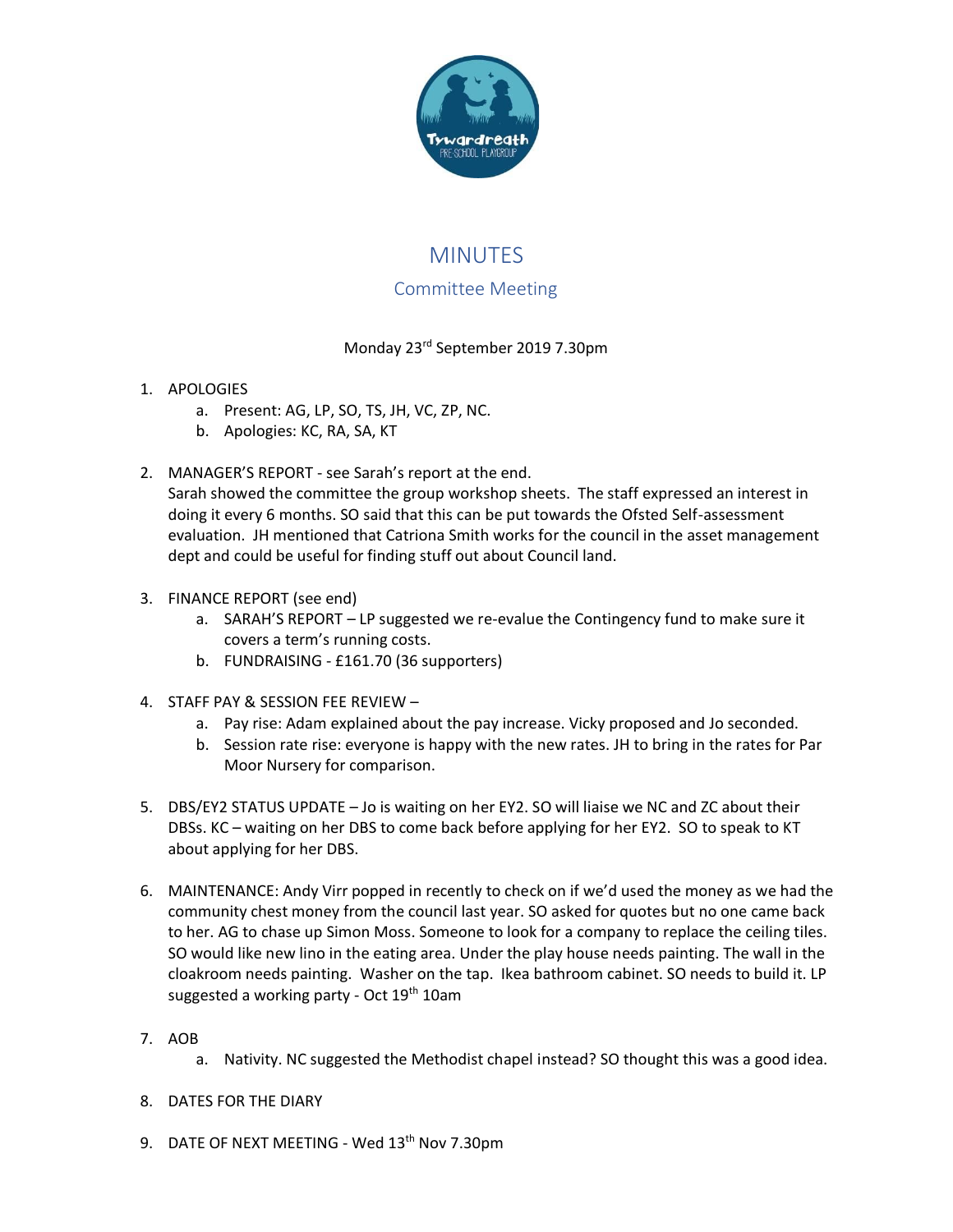

### **Finance report by Sarah O'Toole, Committee Meeting 23/09/19**

| Current Account (CA) balance on 13/05/19     | £17,197.71                                      |
|----------------------------------------------|-------------------------------------------------|
| Contingency (CF) Account balance on 19/05/19 | £19,456.37                                      |
| Easy Fundraising Total on 23/09/19           | £161.70 (36 Supporters)                         |
| Debts owed from July 2019 leavers            | $£110.25 + £98.00 + £252.00 + £21.00 = £481.25$ |

#### **Pre-School Managers report by Sarah O'Toole, Committee Meeting 23/09/19**

We have started the academic year with 26 children and we have 9 children due to start in the next 6 months.

**Staff –** On 22/07/19 the staff attended a days workshops of evaluations and targets setting. We evaluated the setting as a group in different areas such as 'What do we do to safeguard children', 'How do we consider health and safety', 'How do we consider the environment', 'What do we do to support the community', as well as evaluating our learning and development strategies. Each staff member also did a self-evaluation, to include training undertaken, it's impact and planned training. All these notes were displayed on the wall.

We plan to make this a twice yearly event, so next setting evaluation will be at Easter.

**Observations - As previous report, although changed the format now -** Staff have all been made aware that they will have an observation, their choice of activity and then they will assess it on a form (now created in consultation with staff and student). This will be a peer to peer assessment (rather than me doing an observation on everyone). The observed and the observee can discuss the activity objective and outcome together and then we have planned a group discussion at next staff meeting. These will happen in next two weeks!

**Forest School Site -** I have previously mentioned two pieces of land in Tywardreath which interest me as a forest school site for outings: one off Southpark road field and a piece of flat woodland up by the fields on Polpey Lane and can be accessed through the fields at the top of Well Street.

I haven't taken any action on these sites. However, I have had an email from the steering group of the Tywardreath and Par neighbourhood plan. When I filled out the questionnaire over a year ago I said I was interested in Forest School space in the village and they have come back to me and said there is a piece of land that we potentially could use. It's owned by the County Council at the moment, they are waiting for the ownership to be transferred to the parish council. I have a contact for someone who will show us the land and discuss it further with us (he was also the outdoor green spaces education manager in a London borough, so will be an interesting person to speak with).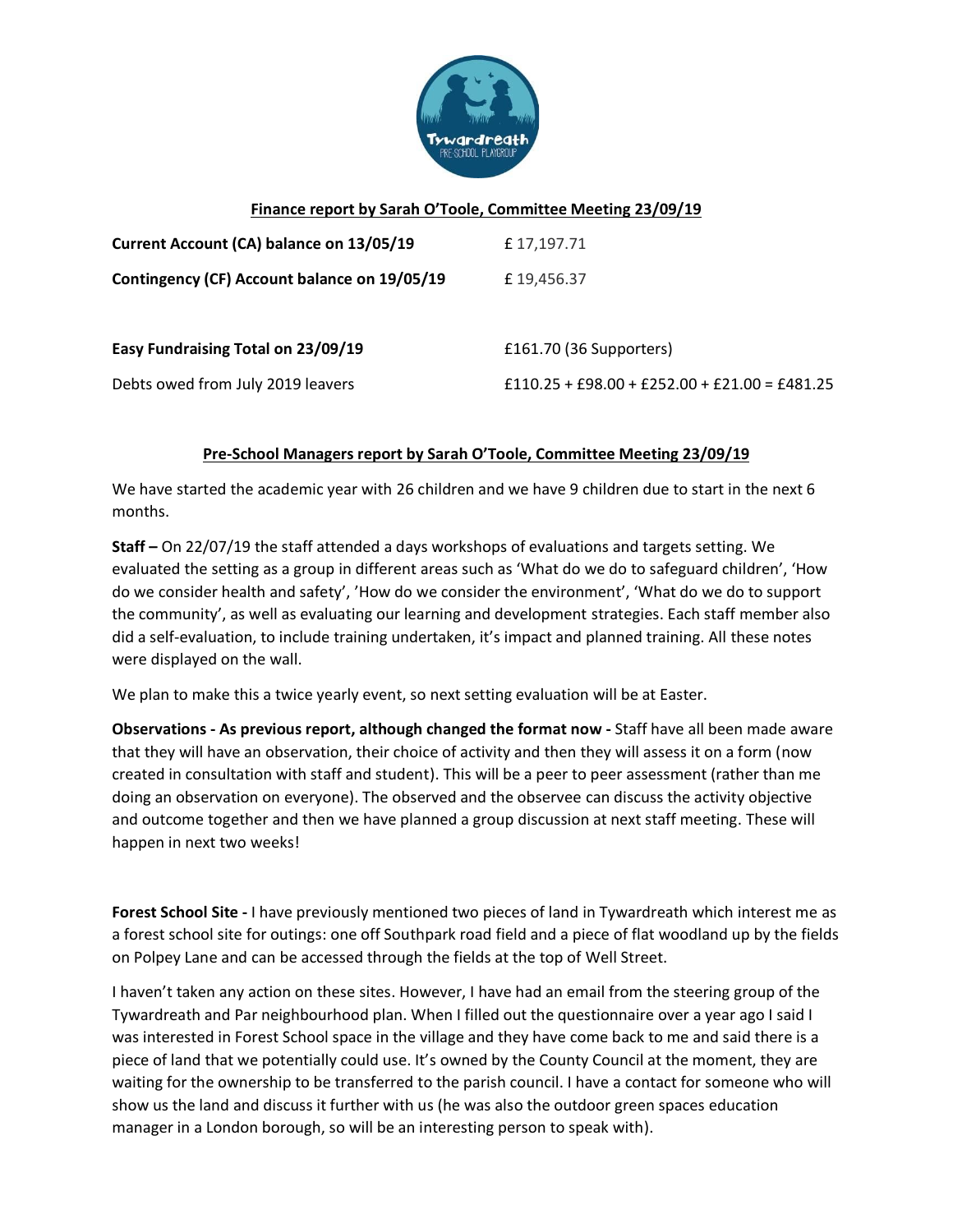

| <b>Effective setting</b>                                                                                                                                                                                | <b>Previous</b>                                                                                                                                                          | Progress on 23/09/19                                                                                                                                                                                                                         | How can we make                                                                                                                     |
|---------------------------------------------------------------------------------------------------------------------------------------------------------------------------------------------------------|--------------------------------------------------------------------------------------------------------------------------------------------------------------------------|----------------------------------------------------------------------------------------------------------------------------------------------------------------------------------------------------------------------------------------------|-------------------------------------------------------------------------------------------------------------------------------------|
| leadership and                                                                                                                                                                                          | targets/actions                                                                                                                                                          |                                                                                                                                                                                                                                              | this better?                                                                                                                        |
| management                                                                                                                                                                                              |                                                                                                                                                                          |                                                                                                                                                                                                                                              | <b>Actions/Targets</b>                                                                                                              |
| <b>Learning and</b><br><b>Development</b><br>fulfil their<br>responsibilities in<br>meeting the learning<br>and development<br>requirements of the<br><b>Early Years Foundation</b><br>Stage, including | <b>Individual Targets -</b><br>Share these with<br>parents/carers verbally<br>and during<br>consultations                                                                | <b>Individual Targets -</b><br>key persons setting<br>new half term targets<br>for each child now we<br>are settled in.<br>Detailed on kitchen<br>white board.<br>Grouping for activities<br>has been identified.                            | <b>Individual Targets -</b><br><b>Continuous Share</b><br>these with<br>parents/carers<br>verbally and during<br>consultations.     |
| overseeing the<br>educational<br>programmes                                                                                                                                                             | Cohort Tracking -<br>Tracking for school<br>risers was analysed at<br>end of term, gaps filled<br>and sent to school with<br>Tapestry transfer, with<br>parents consent. |                                                                                                                                                                                                                                              | <b>Cohort Tracking - To</b><br>be analysed at end of<br>half term, ensuring all<br>new children have 2<br>year checks<br>completed. |
|                                                                                                                                                                                                         | Every child will have a<br>long observation with<br>ECAT (Every Child a<br>Talker) assessed on it<br>this term.                                                          | To do new ECAT's this<br>term                                                                                                                                                                                                                |                                                                                                                                     |
|                                                                                                                                                                                                         |                                                                                                                                                                          | Topics - Planning<br>themes for the<br>academic year have<br>been identified. Some<br>weeks have been left<br>as gaps for us to take<br>the children's lead or<br>fill any EYFS areas<br>that may need further<br>coverage or<br>extensions. | Topics - Were<br>reviewed at<br>staff<br>workshop<br>assessments<br>on 22/09/19.<br>Will be listed<br>monthly on<br>Newsletters.    |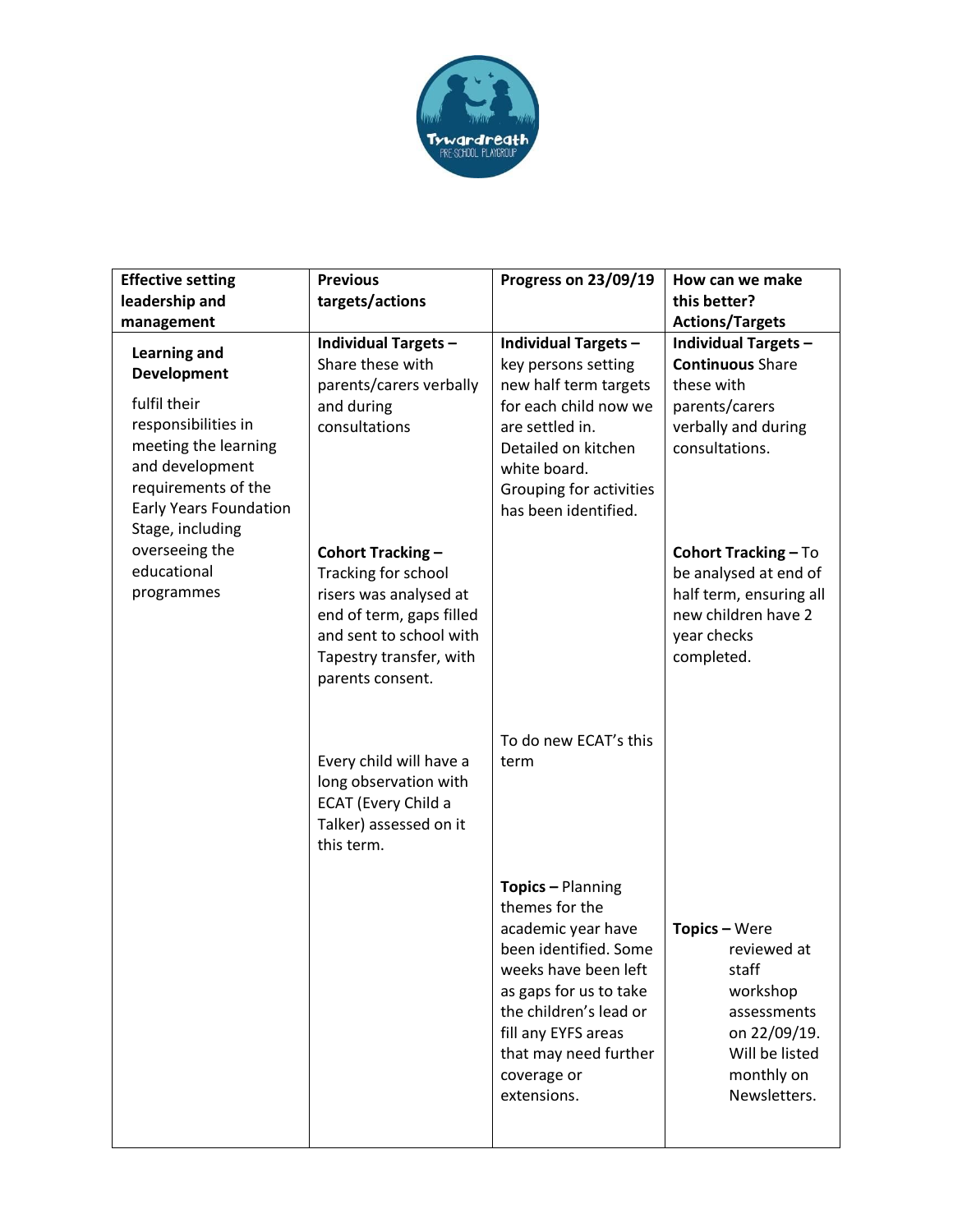

| Safeguarding and<br>Welfare<br>fulfil their<br>responsibilities in<br>meeting the<br>safeguarding and<br>welfare requirements<br>of the Early Years<br>Foundation Stage at all<br>times, implementing<br>them consistently to<br>ensure that all staff |                                                                                                                                                                                                                                                                                               | Policies - Uploaded<br>to website by Lucy,<br>with thanks. Have<br>now been re-adopted<br>(annual) by<br>committee.<br>Maintenance - There<br>is a 'jobs' list. None<br>are urgent or for<br>hazardous issues.                                                                                                                                                         |                                                                                                                                                           |
|--------------------------------------------------------------------------------------------------------------------------------------------------------------------------------------------------------------------------------------------------------|-----------------------------------------------------------------------------------------------------------------------------------------------------------------------------------------------------------------------------------------------------------------------------------------------|------------------------------------------------------------------------------------------------------------------------------------------------------------------------------------------------------------------------------------------------------------------------------------------------------------------------------------------------------------------------|-----------------------------------------------------------------------------------------------------------------------------------------------------------|
| share a sense of<br>responsibility to create<br>an environment that is<br>welcoming, safe and<br>stimulating                                                                                                                                           | Heating and Lighting -<br>We are looking to<br>replace the old night<br>storage heaters and UV<br>lights with something<br>more efficient and cost<br>effective.                                                                                                                              | <b>Heating and Lighting</b><br>- Awaiting a quote<br>from York Electrics.                                                                                                                                                                                                                                                                                              | Heating and lighting -<br>Sarah O'T to get<br>quotes from other<br>electricians.                                                                          |
| <b>Self Evaluation and</b><br><b>Targets</b><br>have rigorous and<br>effective systems for<br>self-evaluation that<br>inform the setting's<br>priorities and are used<br>to set challenging<br>targets for<br>improvement                              | Targets - Improve<br>mathematical<br>opportunities<br>Be more<br>environmentally<br>friendly/conscience as<br>a setting.<br>On 22/07/19 the staff<br>attended a days<br>workshops of<br>evaluations and targets<br>setting. We evaluated<br>the setting as a group<br>in different areas such | Maths - Sarah and<br>Tracey will attend the<br>October conference<br>which is focusing on<br>maths.<br>During evaluation the<br>staff rated that we<br>are more successful in<br>carrying out and<br>measuring success of<br>mathematical<br>opportunities.<br>We are now able to<br>recycle crisp packets<br>through our friends at<br>Footsteps Childcare<br>Centre. | Maths - Feed back<br>ideas from maths<br>conference to staff<br>Continue to look at<br>ways of recycling as<br>highlighted in the staff<br>assessment day |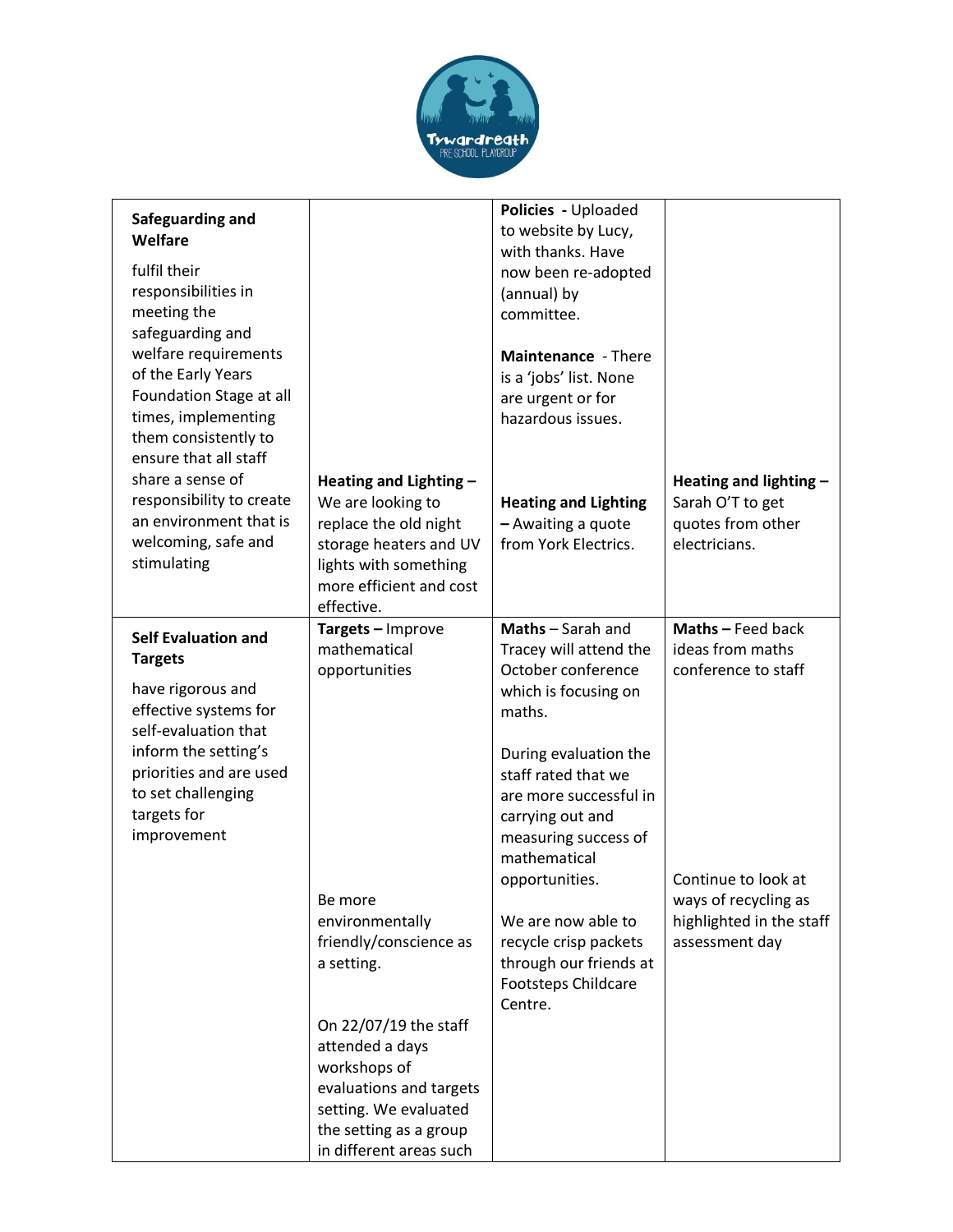

|                                                                                                                                                                                                                                 | as 'What do we do to<br>safeguard children',<br>'How do we consider<br>health and safety',<br>'How do we consider<br>the environment',<br>'What do we do to<br>support the<br>community', as well as<br>evaluating our learning<br>and development<br>strategies. Each staff<br>member also did a self-<br>evaluation, to include<br>training undertaken,<br>it's impact and planned<br>training. All these notes<br>were displayed on the<br>wall |                                                                                                                                                                                                                            |                                                                                                                                                                                                                                                                                                                                                                                                              |
|---------------------------------------------------------------------------------------------------------------------------------------------------------------------------------------------------------------------------------|----------------------------------------------------------------------------------------------------------------------------------------------------------------------------------------------------------------------------------------------------------------------------------------------------------------------------------------------------------------------------------------------------------------------------------------------------|----------------------------------------------------------------------------------------------------------------------------------------------------------------------------------------------------------------------------|--------------------------------------------------------------------------------------------------------------------------------------------------------------------------------------------------------------------------------------------------------------------------------------------------------------------------------------------------------------------------------------------------------------|
| <b>Professional</b><br>Development                                                                                                                                                                                              | Supervision - Carried<br>out termly.                                                                                                                                                                                                                                                                                                                                                                                                               |                                                                                                                                                                                                                            | Supervision - Ongoing<br>but up to date.                                                                                                                                                                                                                                                                                                                                                                     |
| have effective systems<br>for supervision,<br>performance<br>management and the<br>continuous professional<br>development of staff<br>which have a positive<br>impact on teaching and<br>children's learning and<br>development | <b>Training - To check</b><br>staff training audit for<br>core courses<br>(Safeguarding, Food<br>Safety, First Aid).                                                                                                                                                                                                                                                                                                                               | Training - Identified<br>in staff workshops.<br>Vikki and Jen to do<br>Safeguarding online<br>(booked). Sarah, Beth<br>and Jen to renew<br>Food Safety. Makaton<br><b>Enhancement booked</b><br>for 6 staff in<br>December | <b>Training - New</b><br>training directory our<br>for Cornwall Council<br>early years. Staff have<br>link to view online.<br>Will follow up<br>bookings in<br>supervision.<br><b>Observations</b> – All<br>staff will have a peer<br>to peer observation<br>this term. Their choice<br>of activity and then<br>they will assess it on a<br>form (now created in<br>consultation with staff<br>and student). |